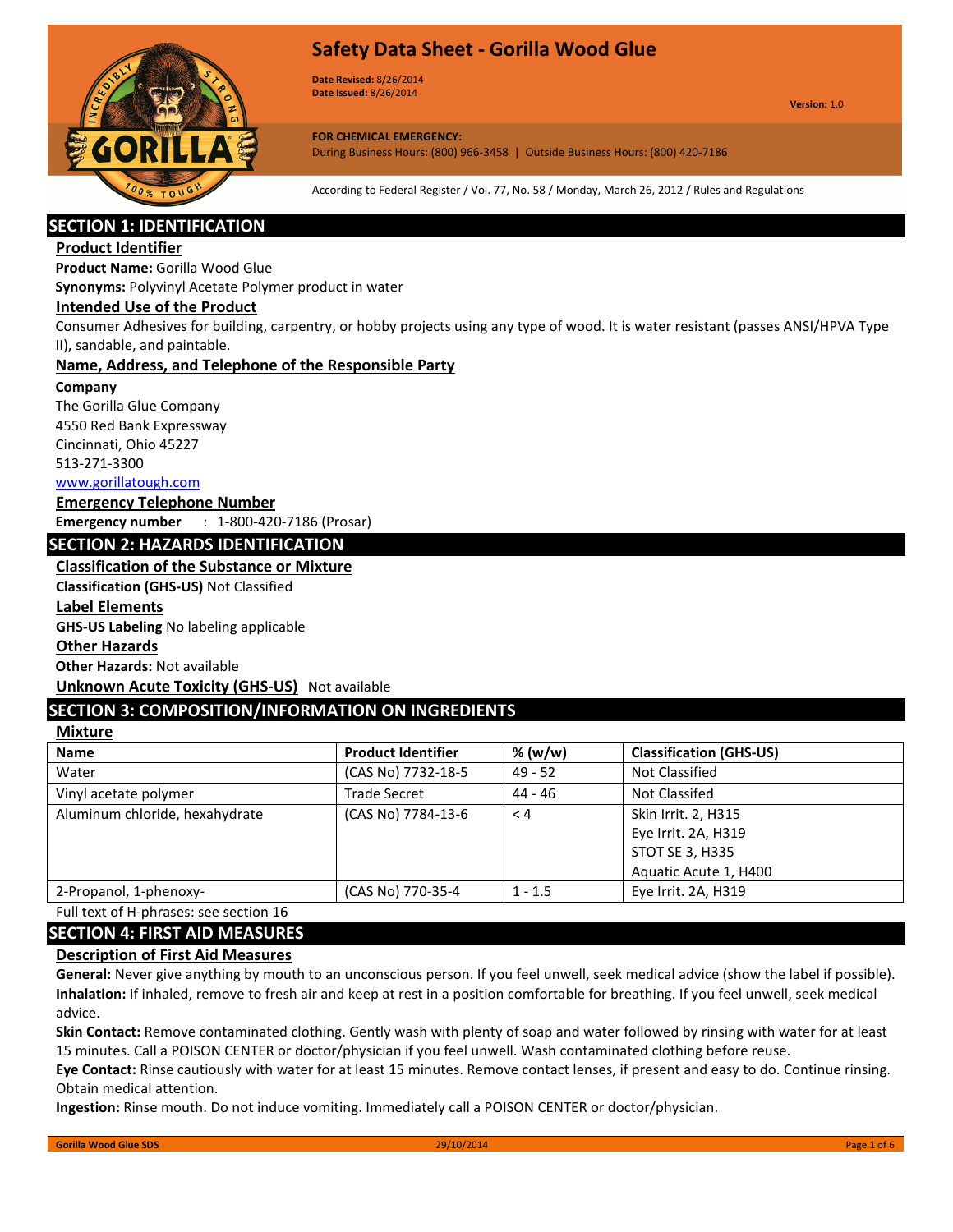

Date Revised: 8/26/2014 Date Issued: 8/26/2014

Version: 1.0

#### FOR CHEMICAL EMERGENCY: During Business Hours: (800) 966-3458 | Outside Business Hours: (800) 420-7186

According to Federal Register / Vol. 77, No. 58 / Monday, March 26, 2012 / Rules and Regulations

# Most Important Symptoms and Effects Both Acute and Delayed

General: May cause irritation.

Inhalation: None expected under normal conditions of use.

Skin Contact: May cause skin irritation.

Eye Contact: May cause eye irritation.

Ingestion: Ingestion is likely to be harmful or have adverse effects.

Chronic Symptoms: Not available

# Indication of Any Immediate Medical Attention and Special Treatment Needed

If medical advice is needed, have product container or label at hand.

# SECTION 5: FIRE-FIGHTING MEASURES

# Extinguishing Media

Suitable Extinguishing Media: The product in solution form does not burn. The product will burn only after the water in it is driven off. For the dry polymer, use alcohol resistant foam, carbon dioxide or dry chemical.

Unsuitable Extinguishing Media: Do not use a heavy water stream. Use of heavy stream of water may spread fire.

# Special Hazards Arising From the Substance or Mixture

Fire Hazard: Not flammable.

Explosion Hazard: Product is not explosive.

Reactivity: Hazardous reactions will not occur under normal conditions.

### Advice for Firefighters

Precautionary Measures Fire: Exercise caution when fighting any chemical fire.

Firefighting Instructions: Do not allow run-off from fire fighting to enter drains or water courses.

Protection During Firefighting: Do not enter fire area without proper protective equipment, including respiratory protection.

Hazardous Combustion Products: Carbon oxides (CO, CO<sub>2</sub>). Oxides of aluminum. Chlorine gas.

## Reference to Other Sections

Refer to section 9 for flammability properties.

# SECTION 6: ACCIDENTAL RELEASE MEASURES

## Personal Precautions, Protective Equipment and Emergency Procedures

General Measures: Do not get in eyes, on skin, or on clothing. Contaminated surfaces will become very slippery.

#### For Non-Emergency Personnel

Protective Equipment: Use appropriate personal protection equipment (PPE).

Emergency Procedures: Evacuate unnecessary personnel.

#### For Emergency Personnel

Protective Equipment: Equip cleanup crew with proper protection.

Emergency Procedures: Upon arrival at the scene, a first responder is expected to recognize the presence of dangerous goods, protect oneself and the public, secure the area, and call for the assistance of trained personnel as soon as conditions permit.

## Environmental Precautions

Prevent entry to sewers and public waters.

## Methods and Material for Containment and Cleaning Up

For Containment: Absorb and/or contain spill with inert material, then place in suitable container.

Methods for Cleaning Up: Clear up spills immediately and dispose of waste safely. Practice good housekeeping - spillage can be slippery on smooth surface either wet or dry. Dispose of in accordance with local, state, territorial, provincial, federal and international regulations.

## Reference to Other Sections

See heading 8, Exposure Controls and Personal Protection. Concerning disposal elimination after cleaning, see item 13.

## SECTION 7: HANDLING AND STORAGE

#### Precautions for Safe Handling

Handling Temperature: > 10 °C (50 °F)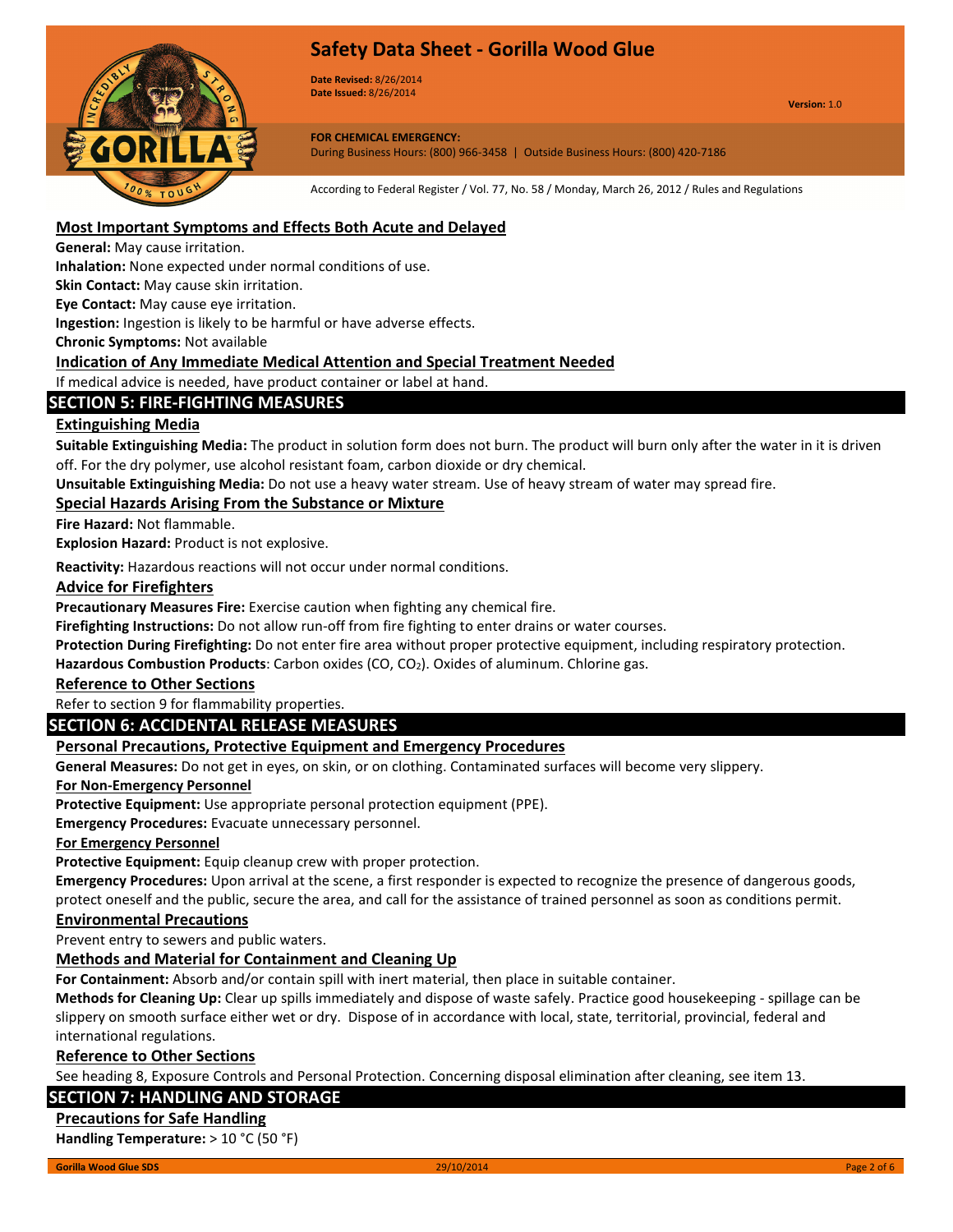



Date Revised: 8/26/2014 Date Issued: 8/26/2014

FOR CHEMICAL EMERGENCY: During Business Hours: (800) 966-3458 | Outside Business Hours: (800) 420-7186

According to Federal Register / Vol. 77, No. 58 / Monday, March 26, 2012 / Rules and Regulations

Hygiene Measures: Handle in accordance with good industrial hygiene and safety procedures. Wash hands and other exposed areas with mild soap and water before eating, drinking, or smoking and again when leaving work.

# Conditions for Safe Storage, Including Any Incompatibilities

Storage Conditions: Store in a dry, cool and well-ventilated place. Keep container closed when not in use.

Incompatible Materials: Strong acids, strong bases, strong oxidizers.

Maximum Storage Period: Varies depending on storage conditions. For best results, protect from frost and do not store in heat or direct sunlight. Keep tightly sealed and between temperatures 10 and 35°C (50 and 95°F).

Specific End Use(s) Consumer Adhesives for building, carpentry, or hobby projects using any type of wood. It is water resistant (passes ANSI/HPVA Type II), sandable, and paintable.

# SECTION 8: EXPOSURE CONTROLS/PERSONAL PROTECTION

## Control Parameters

There are no established Exposure limits from the manufacturer, supplier, importer, or the appropriate advisory agency including: ACGIH (TLV), NIOSH (REL), OSHA (PEL), Canadian provincial governments, or the Mexican government.

### Exposure Controls

Appropriate Engineering Controls: Emergency eye wash fountains and safety showers should be available in the immediate vicinity of any potential exposure. Ensure adequate ventilation, especially in confined areas. Ensure all national/local regulations are observed.

Personal Protective Equipment: Protective clothing. Safety glasses. Gloves.



Materials for Protective Clothing: Chemically resistant materials and fabrics.

Hand Protection: Wear chemically resistant protective gloves.

Eye Protection: Chemical safety goggles.

Skin and Body Protection: Wear suitable protective clothing.

Respiratory Protection: Use a NIOSH-approved respirator or self-contained breathing apparatus when using in a poorly ventilated area.

Other Information: When using, do not eat, drink or smoke.

| <b>SECTION 9: PHYSICAL AND CHEMICAL PROPERTIES</b>           |                            |  |  |
|--------------------------------------------------------------|----------------------------|--|--|
| <b>Information on Basic Physical and Chemical Properties</b> |                            |  |  |
| <b>Physical State</b>                                        | Liquid                     |  |  |
| Appearance                                                   | Light Tan, Milky           |  |  |
| Odor                                                         | Sweet                      |  |  |
| <b>Odor Threshold</b>                                        | Not available              |  |  |
| рH                                                           | $2.5 - 3.5$                |  |  |
| <b>Relative Evaporation Rate (butylacetate=1)</b>            | Not available<br>÷         |  |  |
| <b>Melting/Freezing Point</b>                                | Not available              |  |  |
| <b>Boiling Point</b>                                         | 100 °C (212 °F)            |  |  |
| <b>Flash Point</b>                                           | Not available<br>$\bullet$ |  |  |
| <b>Auto-ignition Temperature</b>                             | Not available              |  |  |
| <b>Decomposition Temperature</b>                             | Not available              |  |  |
| Flammability (solid, gas)                                    | Not available<br>٠         |  |  |
| <b>Upper and Lower Flammable Limits</b>                      | Not available              |  |  |
| <b>Vapor Pressure</b>                                        | Not available<br>٠         |  |  |
| <b>Relative Vapor Density at 20 °C</b>                       | Not available              |  |  |
|                                                              |                            |  |  |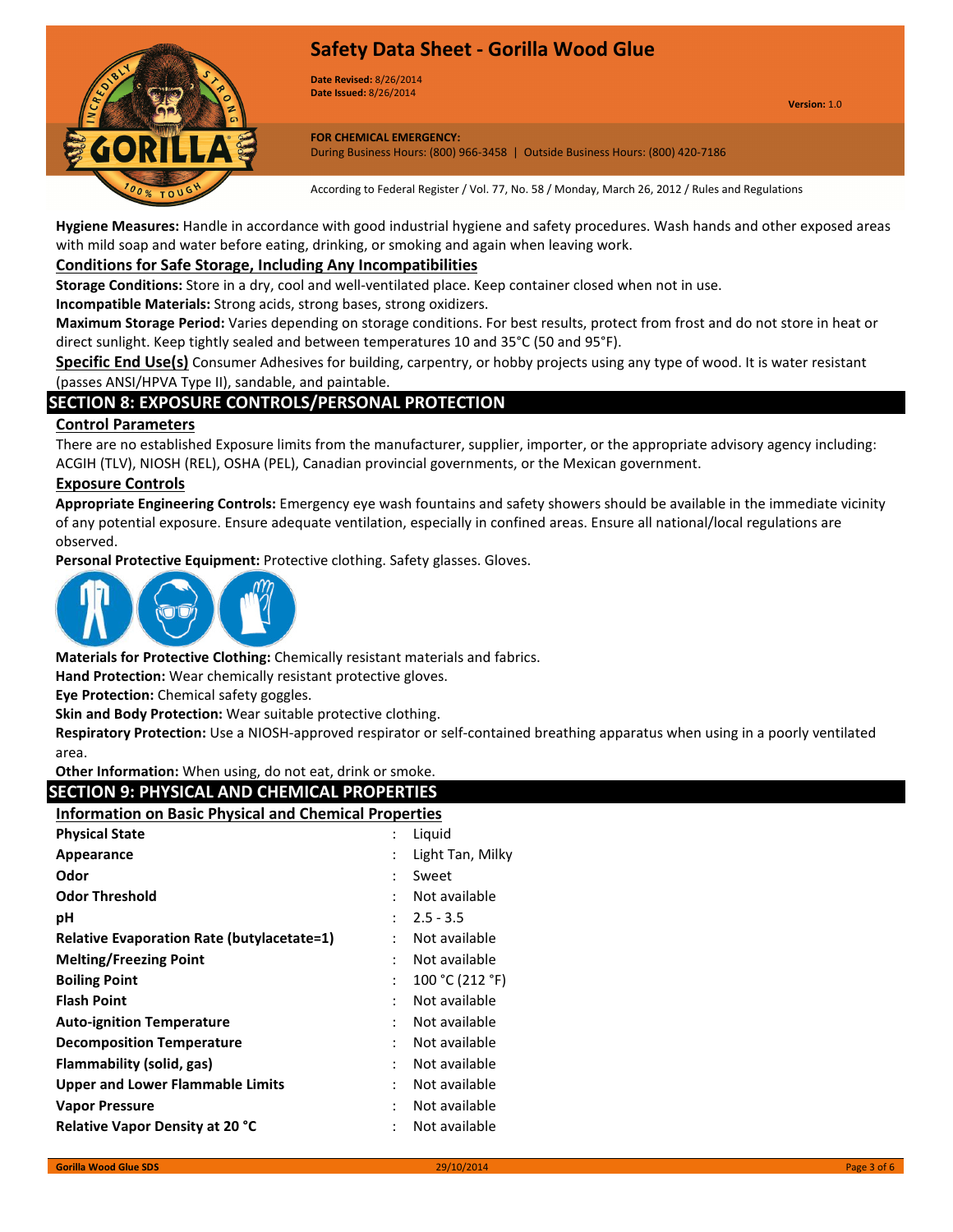

Date Revised: 8/26/2014 Date Issued: 8/26/2014

Specific Gravity/Relative Density :  $1.08 \text{ g/cm}^3 \text{ @ } 25 \text{ °C} (77 \text{ °F})$ 

Version: 1.0

FOR CHEMICAL EMERGENCY: During Business Hours: (800) 966-3458 | Outside Business Hours: (800) 420-7186

According to Federal Register / Vol. 77, No. 58 / Monday, March 26, 2012 / Rules and Regulations

| <b>Solubility</b>                                                                             | Not available                                                                      |  |
|-----------------------------------------------------------------------------------------------|------------------------------------------------------------------------------------|--|
| Partition coefficient: n-octanol/water                                                        | Not available                                                                      |  |
| <b>Viscosity, Dynamic</b>                                                                     | 4000 - 6000 cP @ 25 °C (77 °F)                                                     |  |
| <b>Explosion Data - Sensitivity to Mechanical Impact</b>                                      | Not expected to present an explosion hazard due to mechanical impact.<br>$\cdot$ : |  |
| Explosion Data - Sensitivity to Static Discharge                                              | Not expected to present an explosion hazard due to static discharge.               |  |
| <b>SECTION 10: STABILITY AND REACTIVITY</b>                                                   |                                                                                    |  |
| Reactivity: Hazardous reactions will not occur under normal conditions.                       |                                                                                    |  |
| <b>Chemical Stability:</b>                                                                    | Stable under recommended handling and storage conditions (see section 7).          |  |
| <b>Possibility of Hazardous Reactions:</b>                                                    | Hazardous polymerization will not occur.                                           |  |
| Conditions to Avoid: Direct sunlight. Extremely high or low temperatures.                     |                                                                                    |  |
| Incompatible Materials: Strong acids, strong bases, strong oxidizers.                         |                                                                                    |  |
| Hazardous Decomposition Products: Carbon oxides (CO, CO2). Oxides of aluminum. Chlorine.      |                                                                                    |  |
| <b>SECTION 11: TOXICOLOGICAL INFORMATION</b>                                                  |                                                                                    |  |
| <b>Information on Toxicological Effects - Product</b>                                         |                                                                                    |  |
| <b>Acute Toxicity: Not classified</b>                                                         |                                                                                    |  |
| LD50 and LC50 Data: Not available                                                             |                                                                                    |  |
| Skin Corrosion/Irritation: Not classified                                                     |                                                                                    |  |
| $pH: 2.5 - 3.5$                                                                               |                                                                                    |  |
| Serious Eye Damage/Irritation: Not classified                                                 |                                                                                    |  |
| pH: 2.5 - 3.5                                                                                 |                                                                                    |  |
| Respiratory or Skin Sensitization: Not classified                                             |                                                                                    |  |
| Germ Cell Mutagenicity: Not classified                                                        |                                                                                    |  |
| Teratogenicity: Not available                                                                 |                                                                                    |  |
| Carcinogenicity: Not classified                                                               |                                                                                    |  |
| Specific Target Organ Toxicity (Repeated Exposure): Not classified                            |                                                                                    |  |
| <b>Reproductive Toxicity: Not classified</b>                                                  |                                                                                    |  |
| Specific Target Organ Toxicity (Single Exposure): Not classified                              |                                                                                    |  |
| <b>Aspiration Hazard: Not classified</b>                                                      |                                                                                    |  |
| Symptoms/Injuries After Inhalation: None expected under normal conditions of use.             |                                                                                    |  |
| Symptoms/Injuries After Skin Contact: May cause skin irriation.                               |                                                                                    |  |
| Symptoms/Injuries After Eye Contact: May cause eye irritation.                                |                                                                                    |  |
| Symptoms/Injuries After Ingestion: Ingestion is likely to be harmful or have adverse effects. |                                                                                    |  |
| <b>Chronic Symptoms: Not applicable</b>                                                       |                                                                                    |  |
| Information on Toxicological Effects - Ingredient(s)                                          |                                                                                    |  |
| LD50 and LC50 Data:                                                                           |                                                                                    |  |
| 2-Propanol, 1-phenoxy- (770-35-4)<br>LD50 Oral Rat                                            |                                                                                    |  |
| <b>LD50 Dermal Rat</b>                                                                        | 2830 mg/kg<br>> 2000                                                               |  |
|                                                                                               |                                                                                    |  |
| Vinyl acetate polymer (Trade Secret)                                                          |                                                                                    |  |
| <b>IARC Group</b><br>3                                                                        |                                                                                    |  |
| <b>SECTION 12: ECOLOGICAL INFORMATION</b>                                                     |                                                                                    |  |
| <b>Toxicity Not available</b>                                                                 |                                                                                    |  |
| Persistence and Degradability Not available                                                   |                                                                                    |  |
|                                                                                               |                                                                                    |  |

**Bioaccumulative Potential Not available** 

**Mobility in Soil Not available**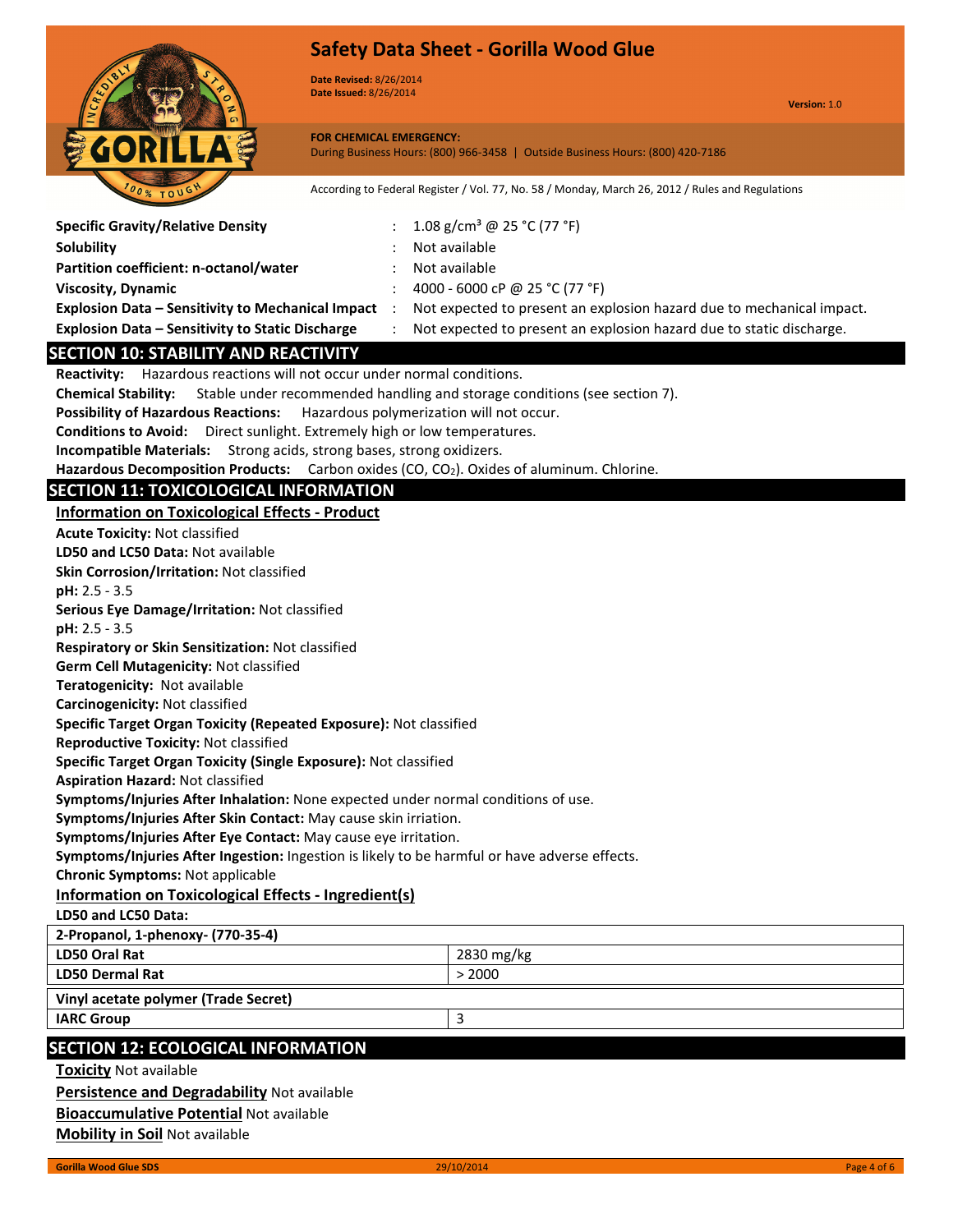

Date Revised: 8/26/2014 Date Issued: 8/26/2014

Version: 1.0

FOR CHEMICAL EMERGENCY: During Business Hours: (800) 966-3458 | Outside Business Hours: (800) 420-7186

According to Federal Register / Vol. 77, No. 58 / Monday, March 26, 2012 / Rules and Regulations

## Other Adverse Effects

Other Information: Avoid release to the environment.

### SECTION 13: DISPOSAL CONSIDERATIONS

Sewage Disposal Recommendations: Do not dispose of waste into sewer.

Waste Disposal Recommendations: Dispose of waste material in accordance with all local, regional, national, provincial, territorial and international regulations.

# SECTION 14: TRANSPORT INFORMATION

| In Accordance with DOT  | Not regulated for transport |
|-------------------------|-----------------------------|
| In Accordance with IMDG | Not regulated for transport |
| In Accordance with IATA | Not regulated for transport |
|                         |                             |

# In Accordance with TDG Not regulated for transport

## SECTION 15: REGULATORY INFORMATION

## US Federal Regulations

Water (7732-18-5)

Listed on the United States TSCA (Toxic Substances Control Act) inventory

Vinyl acetate-Vinyl alcohol polymer (25213-24-5)

Listed on the United States TSCA (Toxic Substances Control Act) inventory

#### 2-Propanol, 1-phenoxy- (770-35-4)

Listed on the United States TSCA (Toxic Substances Control Act) inventory

## US State Regulations

Neither this product nor its chemical components appear on any US state lists.

## Canadian Regulations

| <b>Gorilla Wood Glue</b>                                                                       |                              |  |
|------------------------------------------------------------------------------------------------|------------------------------|--|
| <b>WHMIS Classification</b><br>Uncontrolled product according to WHMIS classification criteria |                              |  |
| Water (7732-18-5)                                                                              |                              |  |
| Listed on the Canadian DSL (Domestic Substances List)                                          |                              |  |
| <b>WHMIS Classification</b><br>Uncontrolled product according to WHMIS classification criteria |                              |  |
| Vinyl acetate polymer (Trade Secret)                                                           |                              |  |
| Listed on the Canadian DSL (Domestic Substances List)                                          |                              |  |
| Aluminum chloride, hexahydrate (7784-13-6)                                                     |                              |  |
| <b>WHMIS Classification</b>                                                                    | Class E - Corrosive Material |  |
| 2-Propanol, 1-phenoxy- (770-35-4)                                                              |                              |  |

Listed on the Canadian DSL (Domestic Substances List)

This product has been classified in accordance with the hazard criteria of the Controlled Products Regulations (CPR) and the SDS contains all of the information required by CPR.

|   | -contains all of the information reduired by CPR.                             |
|---|-------------------------------------------------------------------------------|
|   | SECTION 16: OTHER INFORMATION, INCLUDING DATE OF PREPARATION OR LAST REVISION |
| . | $\sim$ lackage $\sim$                                                         |

Revision Date : 8/26/2014

Other Information : This document has been prepared in accordance with the SDS requirements of the OSHA Hazard Communication Standard 29 CFR 1910.1200.

## GHS Full Text Phrases:

| Aquatic Acute 1 | Hazardous to the aquatic environment - Acute Hazard Category 1 |
|-----------------|----------------------------------------------------------------|
| Eye Irrit. 2A   | Serious eye damage/eye irritation Category 2A                  |
| Skin Irrit. 2   | Skin corrosion/irritation Category 2                           |
| STOT SE 3       | Specific target organ toxicity (single exposure) Category 3    |